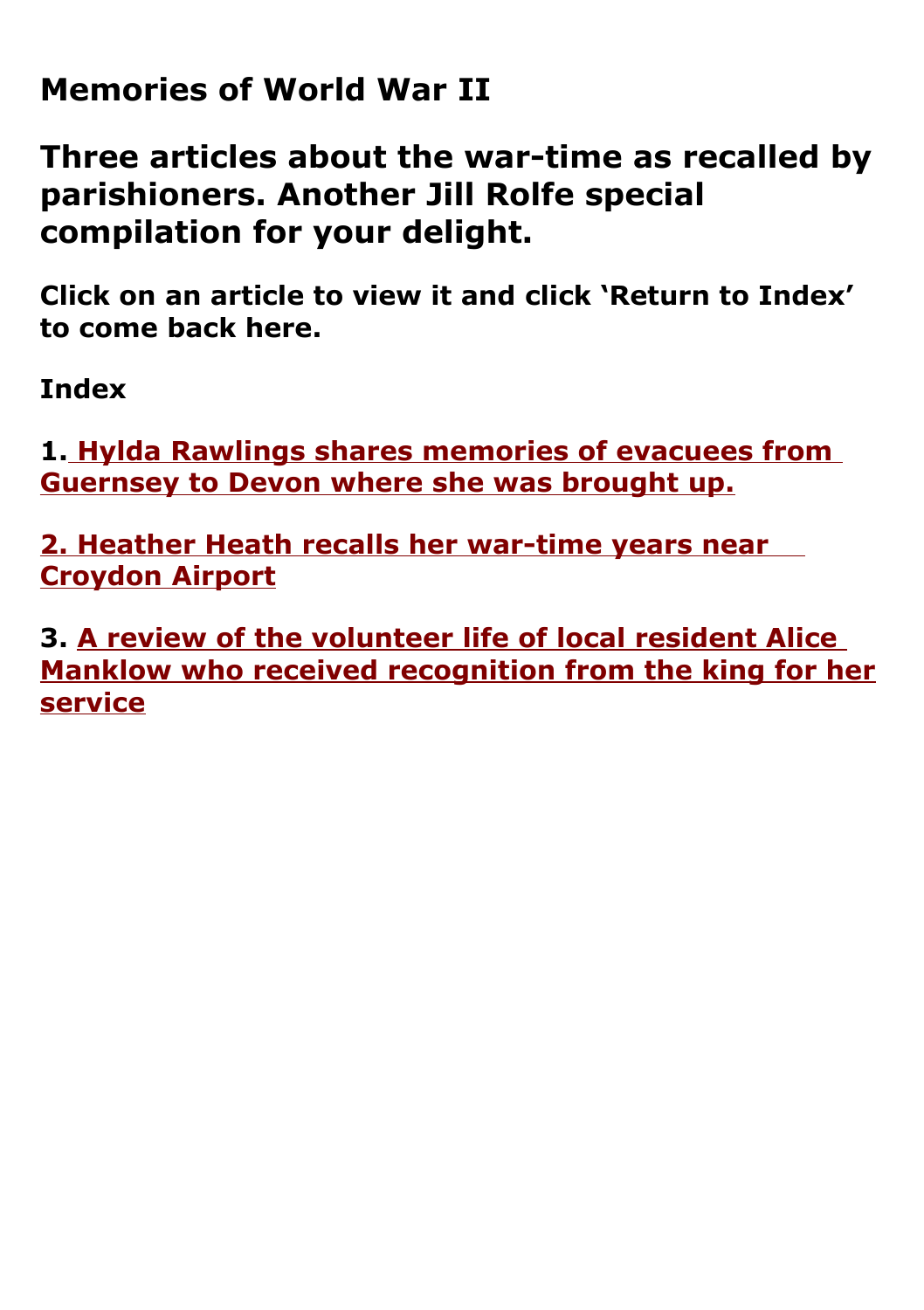### **[Return to Index](#page-0-0)**

## <span id="page-1-0"></span>**ROUND AND ABOUT (BUT NOT IN THIS PARISH)**

When I was doing some research about the War and VE Day Hylda Rawlings contacted me to tell me of three refugees from Guernsey. This is the first time I have gone completely outside the Parish but I thought the story was worthy of an article.

Hylda Rawlings' mother was living in Devon and at that time there was just Hylda and her mother living at home as Hylda's father had not long died.

The billeting officer came to visit Hylda's mother and said they had evacuees who needed somewhere to live and would Hylda's mother take them in? As she had room, of course she did.

The family were tomato growers in Guernsey when the Germans invaded. Conditions on the island were dreadful and getting worse all the time. One evening the family went out for a walk (mother, father and small child) and they passed a little secluded cove, and saw a rowing boat complete with oars. It had probably been left for somebody else, but they saw an opportunity to escape and they just piled into it and rowed away. Their little boy was only three years old. The husband decided to try and row them to England, but it was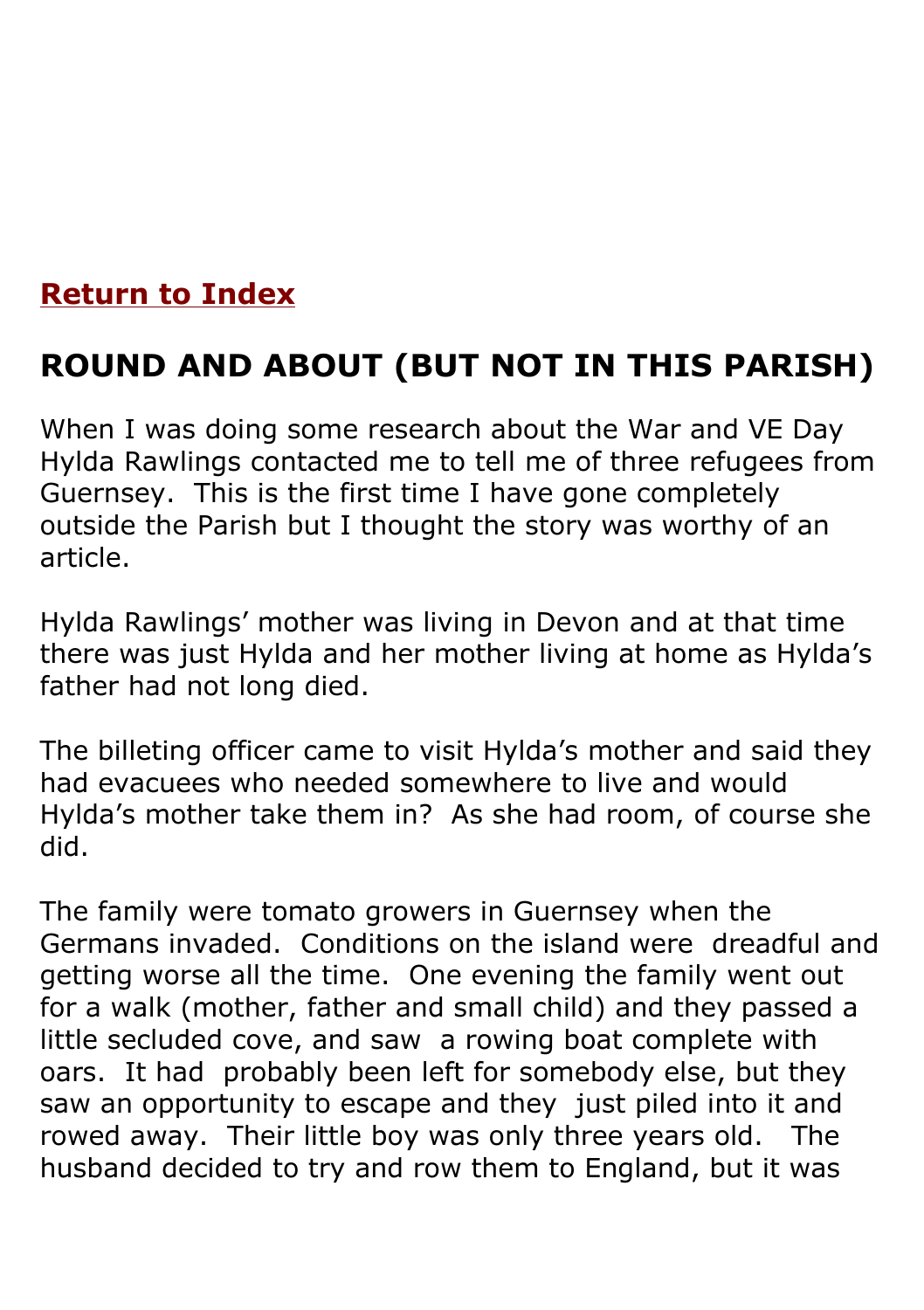almost certain they would have got into difficulties and probably downed.



But 'Luck' was on their side, and as they rowed across the sea they were rescued up by a British Destroyer which came alongside and hauled them aboard. The little boy had with him his tiny black kitten and when they got to England the Captain said he would adopt the kitten as a mascot, but the little bov would not be parted from his kitten. It was of course absolutely illegal to bring livestock into Britain but somehow they managed it. One

sailor carried the little boy through Customs and fortunately not one of the Customs Officers saw the kitten. This photo is of the little boy with his kitten.

The second photo is the of the Guernsey mother called Marian and she was aged about 28 with her son who had the name 'Little Maxwell'. In this photo is a toy car which was provided by neighbours who all rallied round. (There is no photo of

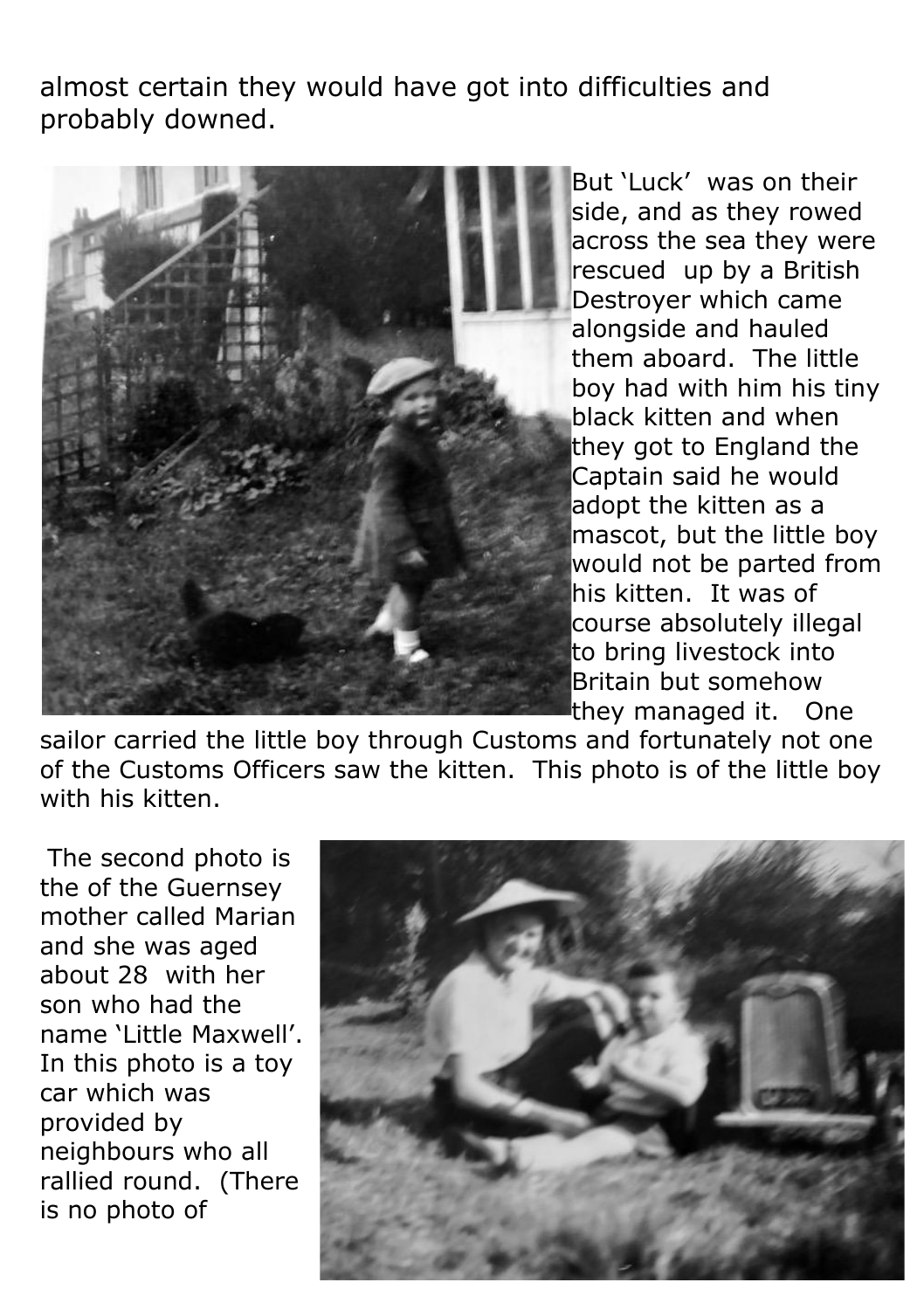Marian's husband who was called Maxwell). There was also the question of the little black kitten from which Little Maxwell refused to be parted. Would Hylda's mother also take the black kitten? Of course she did.

The family had escaped just as they were -with no luggage at all (apart from the black kitten). Neighbours rooted around and provided clothes for them all and the little boy also received toys.

The husband, Maxwell, had wanted to join the Forces but he had a heart defect and was refused, instead he joined the Fire Brigade at Torquay.

When the family returned after the War they found their livelihood in ruins, and all the greenhouses smashed. Marian's father was alright, but Maxwell's father had died.

My thanks to Hylda Rawlings.

Jill Rolfe

**[Return to Index](#page-0-0)**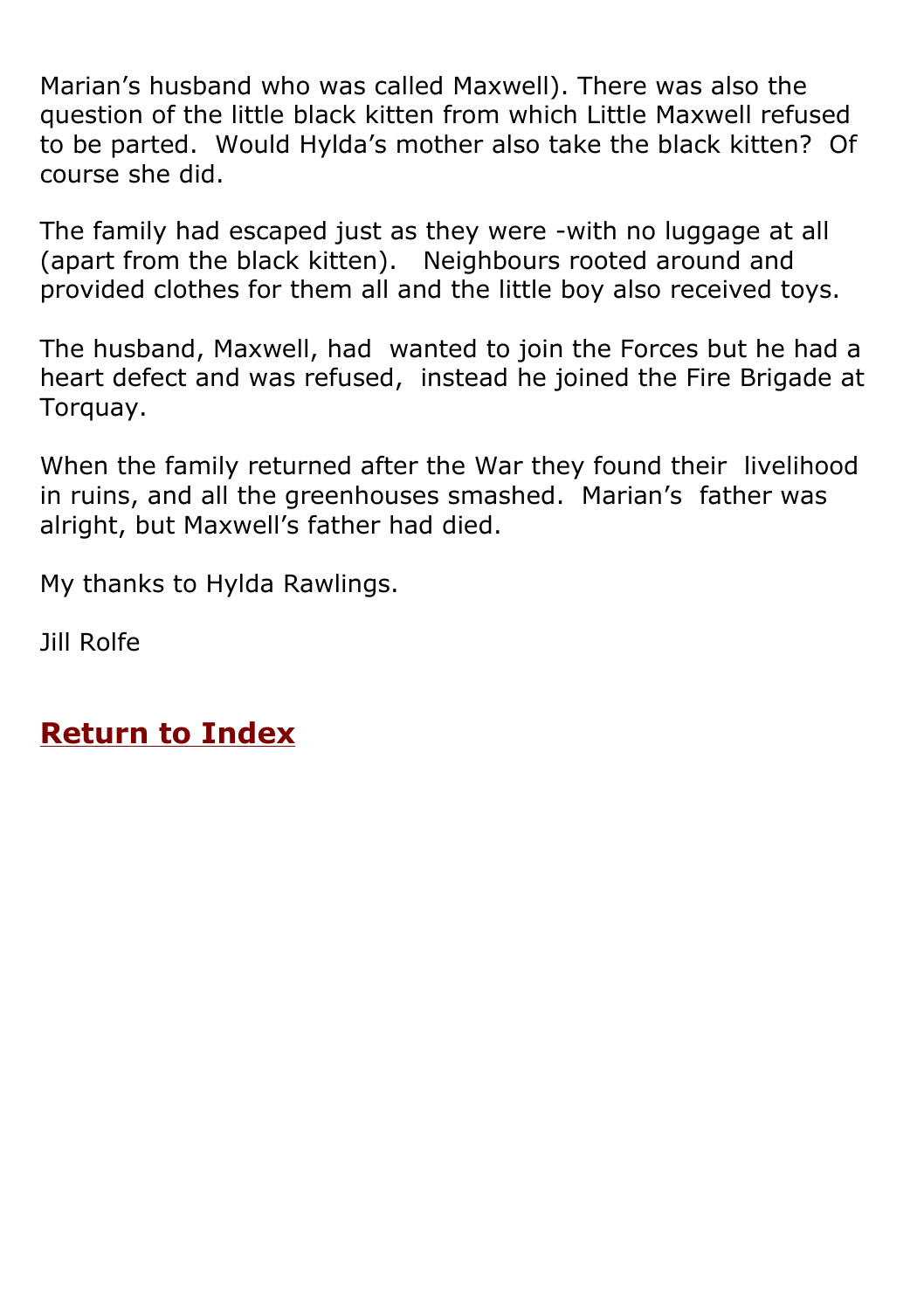### **[Return to Index](#page-0-0)**

# <span id="page-4-0"></span>**ROUND AND ABOUT [OUTSIDE THE PARISH]**

## **Childhood Wartime Memories (Heather Heath)**

We lived in a house that backed on to the embankment of the London to Brighton Railway line which can still be seen from the comfort of a Haywards Heath rail trip to Victoria today. About a mile distant on the other side of the embankment was Croydon Airport. My memories date back to when I was about four years old; I had a newly-born younger sister.

My father commuted to his London bank (his place of work) on a daily basis. He had been in the army in France during World War 1. Two or three times a week he would fire watch in central London on the roof of the bank.

Although thankfully we suffered no great personal loss in our family my memories of the bombing and lifestyle imposed on us quite fairly by rationing are still quite vivid. I am just recording particular attacks and the personal fairly insignificant effects that were typical of that period.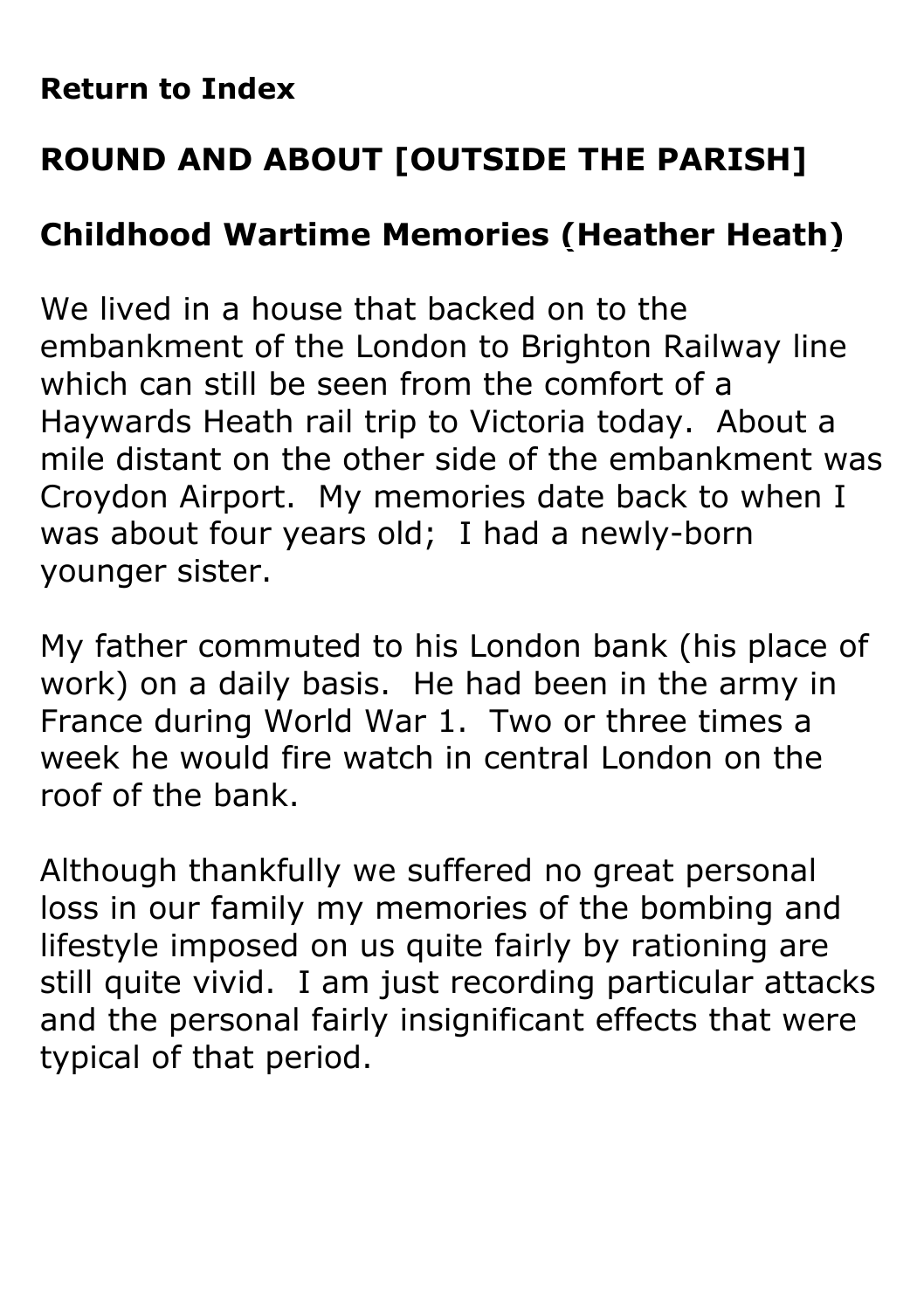

We sheltered in a "Morrison" cage-like construction which was housed in our living room. It was about the size of a double bed and when we slept in it (which we did at one stage nightly for about eight months) we were arranged crosswise and thus my parent's feet were hanging out of the side; this required them to retract their feet in order to put on the side panel of the cage when the air raid warning was sounded! This is an illustration of a Morrison shelter - not the one used by Heather's parents.

One night a German bomber swooped down over the railway line; my father felt it necessary to continue his fire-watching duties when at home. He was therefore standing at the open kitchen door; the bomb exploded just the other side of the kitchen. My father was fine but the blast had dragged open the dresser doors and sucked our family crockery down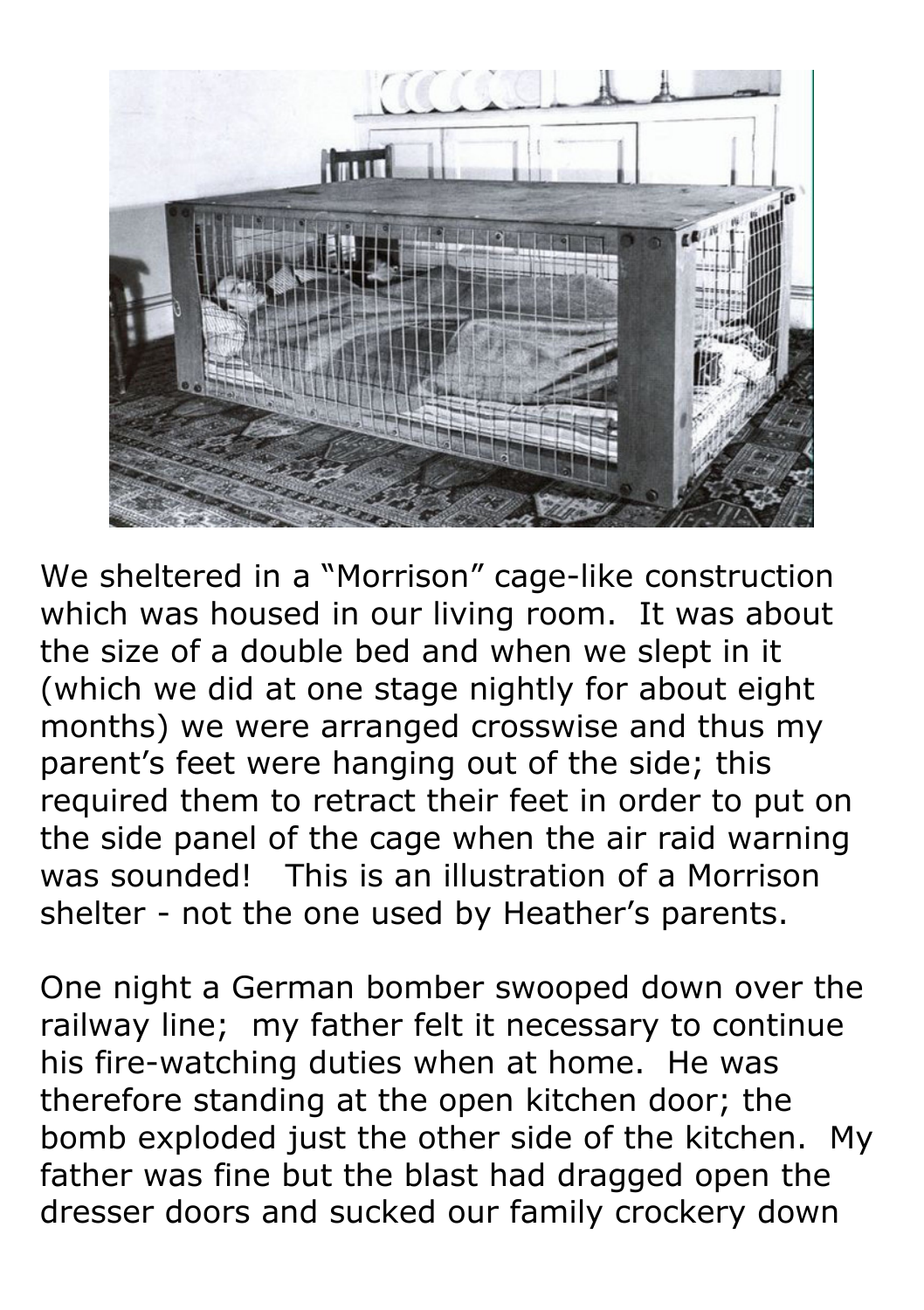on to the quarry tiled floor. We spent the following day piecing together a jigsaw of broken crockery to set us up with enough plates etc to see us through the next few years. The items were glued together and then riveted so that they were gravy-proof.

The V1 flying bombs which were launched from conquered France were not always detected in time to sound the air-raid warnings but the engines had a distinctive note. Early one morning we heard such a sound overhead. We dived into our shelter and waited; would the engine cut out? It did and we held our breath as it whistled down. Once again the explosion was just the other side of the railway line. It took out a small triangle of houses which also included a greengrocer's shop and a cobbler's shed. Later that day on our daily shopping trip (necessary without a refrigerator) we noted a teddy bear amongst the smouldering rubble and took a cursory look at the shoes which were scattered around. My Mother's second pair of shoes had been awaiting repair in the shed. The anxiety over this was due to the necessity of keeping our troops well shod. Therefore in order to obtain a replacement pair we would need to go to the 'Welfare Office' to give a reason for the loss. That having been verified we would be given a docket (a little form) to take to the shoe shop where we would be supplied with whatever style or colour was available. Thankfully we were able to retrieve my Mother's shoes which were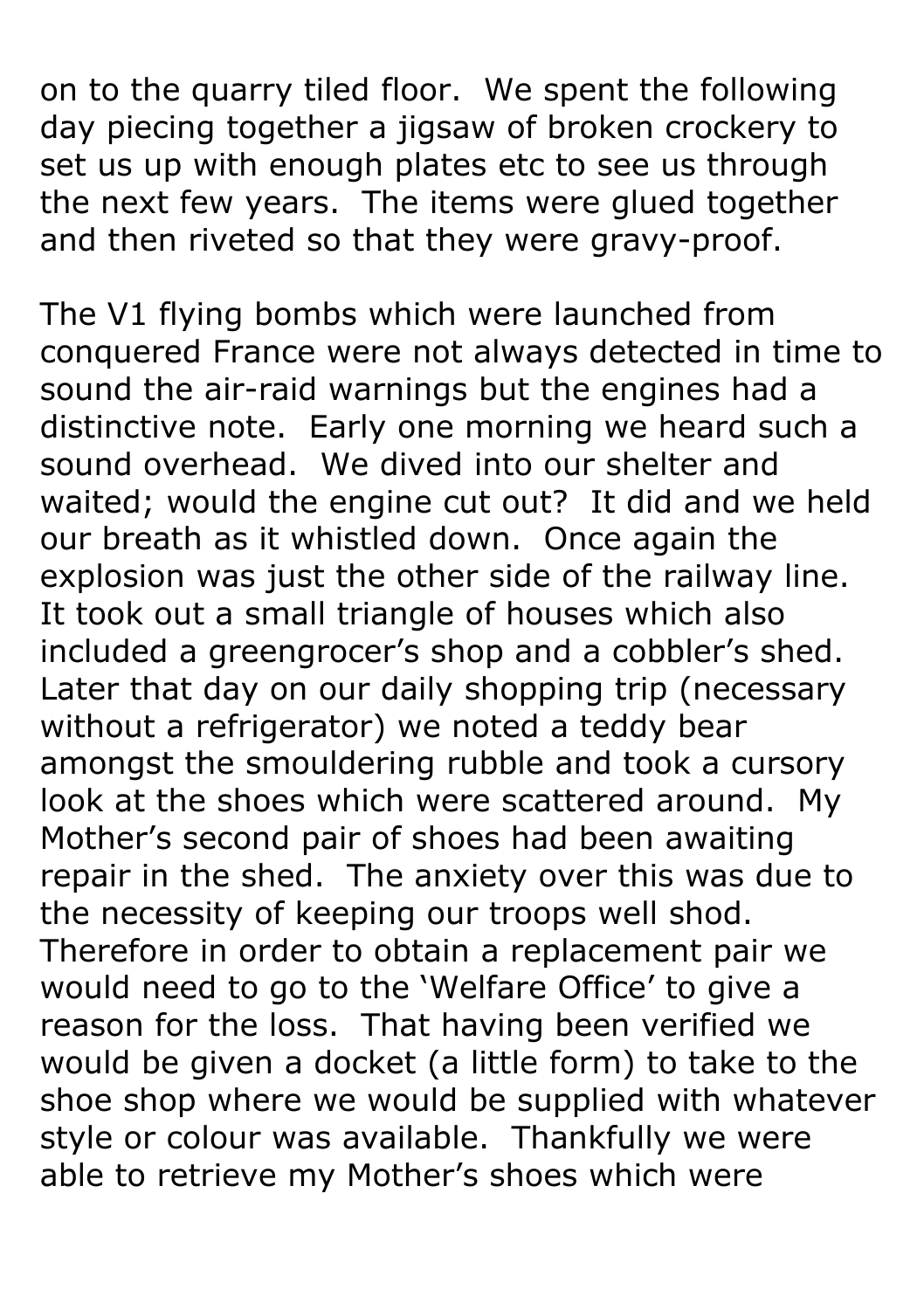amongst those that had been carefully gathered and taken to an address a few miles away.

Our next encounter with the local raids was a string of incendiaries (firebombs) which were dropped all along our road. Ours landed in my bedroom (we were sleeping in the shelter below), My Father quickly extinguished the fire and then noticed that the upper storey of the house opposite was ablaze. Knowing that the elderly couple who lived there always hid in the cupboard under the stairs he managed to break a window and lead them to safety; they were totally unaware of the danger overhead. As a result of this incident I decided on my calling to become a nurse and spent hours carefully dressing and bandaging the charred limbs of my baby dolls who hd been caught in the fire!

Our final reminder of the war raging across the Channel was while I was practising the piano on Sunday having been to Sunday school; out of the blue there was a loud explosion about a mile from my home. There had been no warning as this was a V2 rocket fired high into the stratosphere from enemy territory and whose approach could not be quickly detected. Thankfully it fell and exploded in a small wood of beech trees and no one was hurt.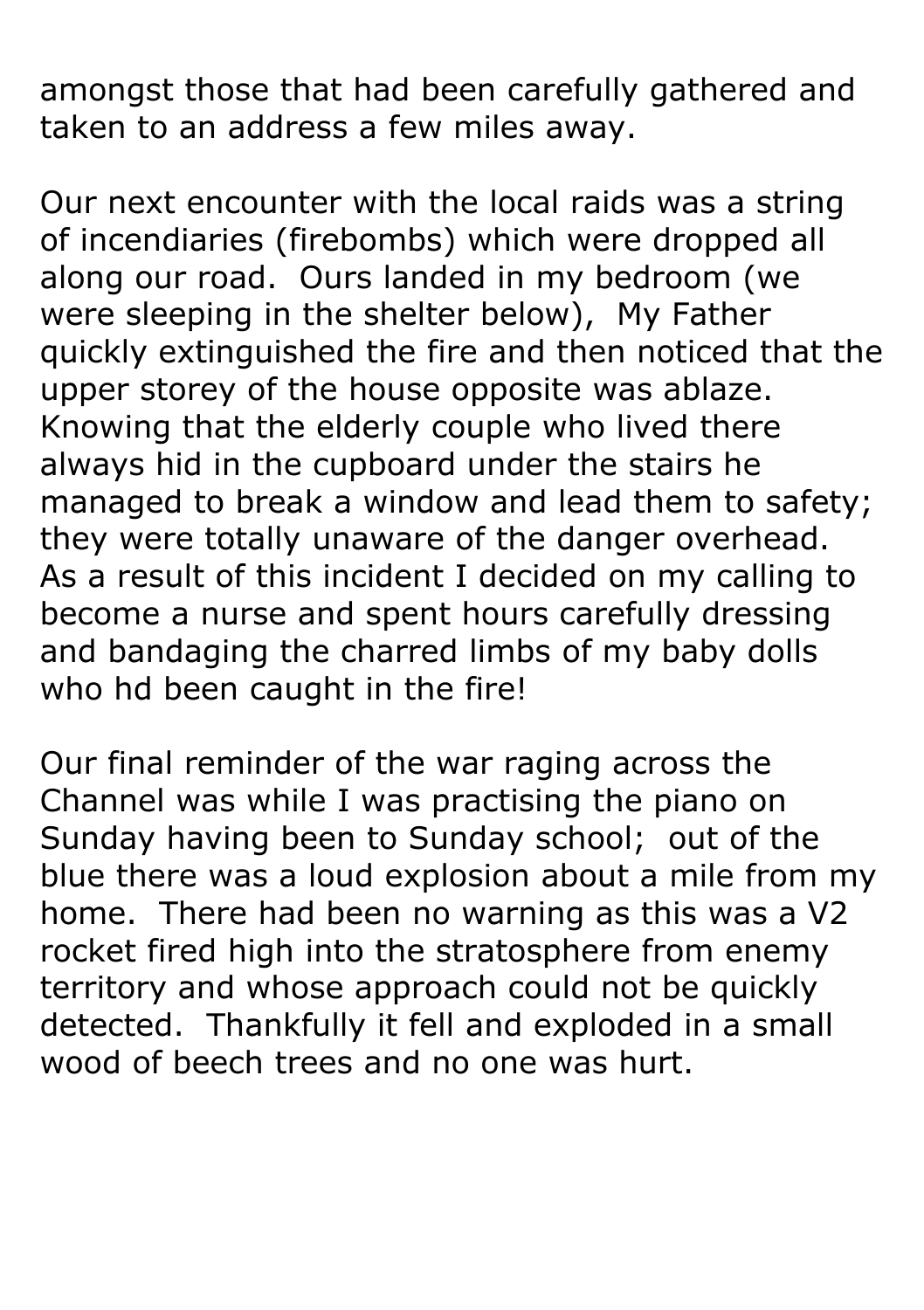

The photo above shows Heather's family and in the background is the spoil from a hole to accommodate an air raid shelter.

The photo below is of Heather's family in 1946.

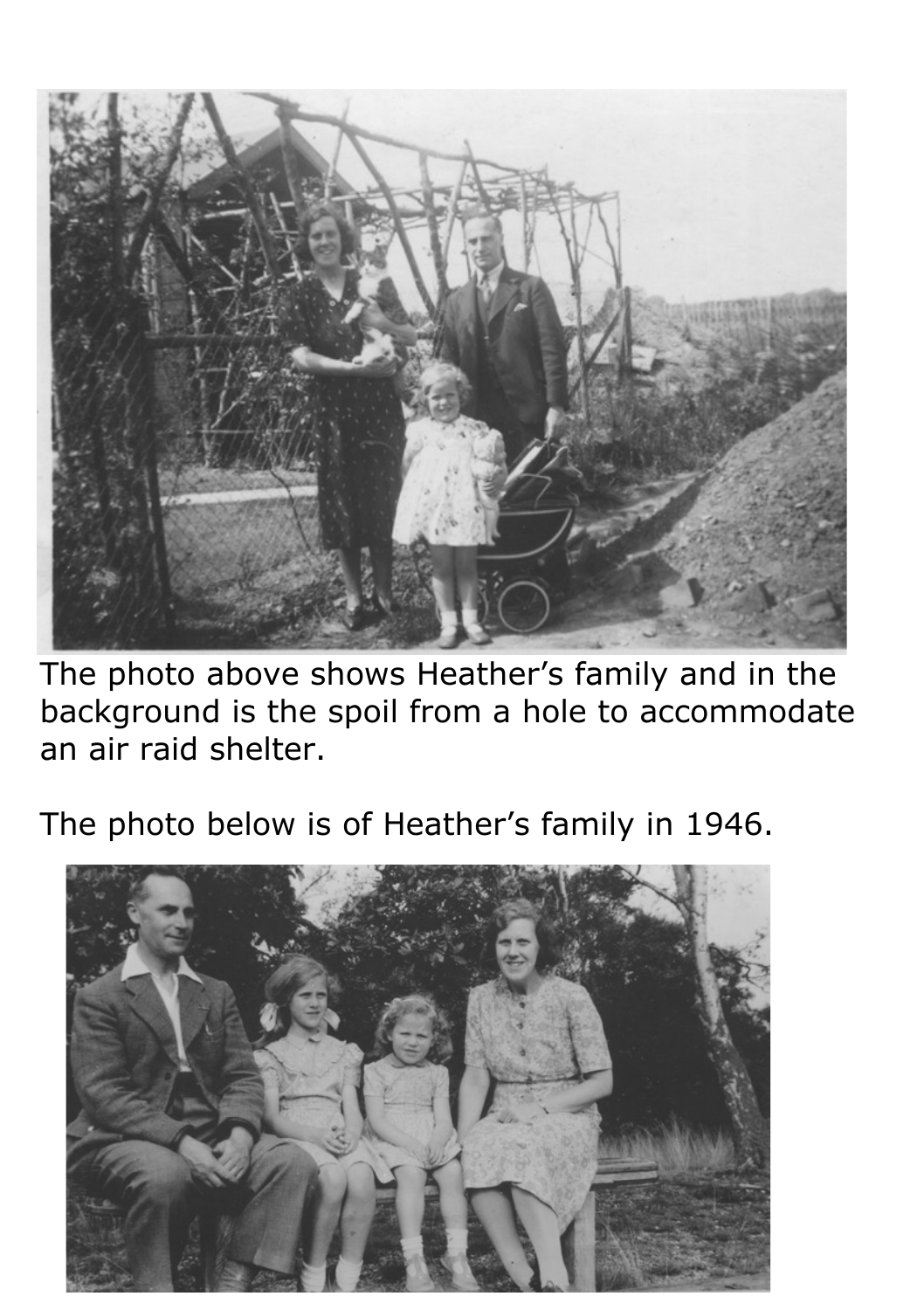VE Day - May 8th 1945. It was my father's birthday and I well remember being taken by train to central London. I was surprised to see Union Jack flags flying from houses all along the line. We arrived at Charring Cross Station; my parents, my three year old sister and myself. On arrival we were quickly swept along by the crowds towards Trafalgar Square. It was dark. We were hustled along by a jubilant throng singing, linking arms and to my amazement there were soldiers waving from the top of lampposts! My Mother was roundly chastised by a knowing lady for bringing such young children out on such a night! It was a sight I shall never forget. Thinking back, it was quite a surprising inspired moment for my parents since as a family we were very secluded and rarely met up with friends. Relief - the war was over!

## **Heather Heath February 2020**

**[Return to Index](#page-0-0)**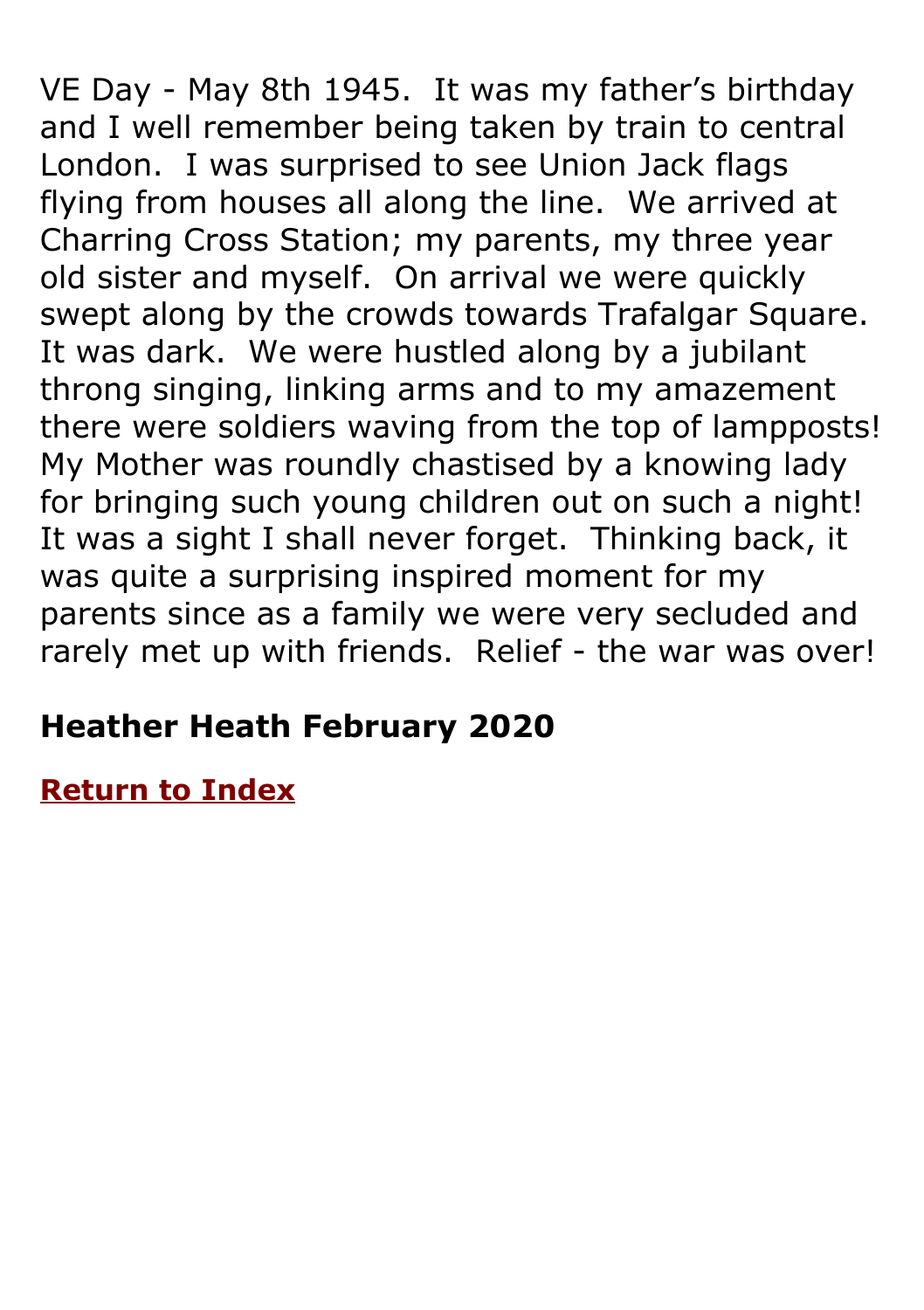### <span id="page-10-0"></span>Alice Mercy Manklow 1903 – 1985. **[Return to Index](#page-0-0)**

Alice Manklow (nee Elphick) was a daughter of Charlie and Mary Elphick of what is now called Step Cottage in Freshfield Lane. Alice was a member of the Women Home Guard Auxiliary (which is rarely heard about) and this is the badge Alice wore.

Below Alice and the badge.



Alice was also a member of the WVS Housewives Service and this was a poster (photo above) which was stuck in the window of her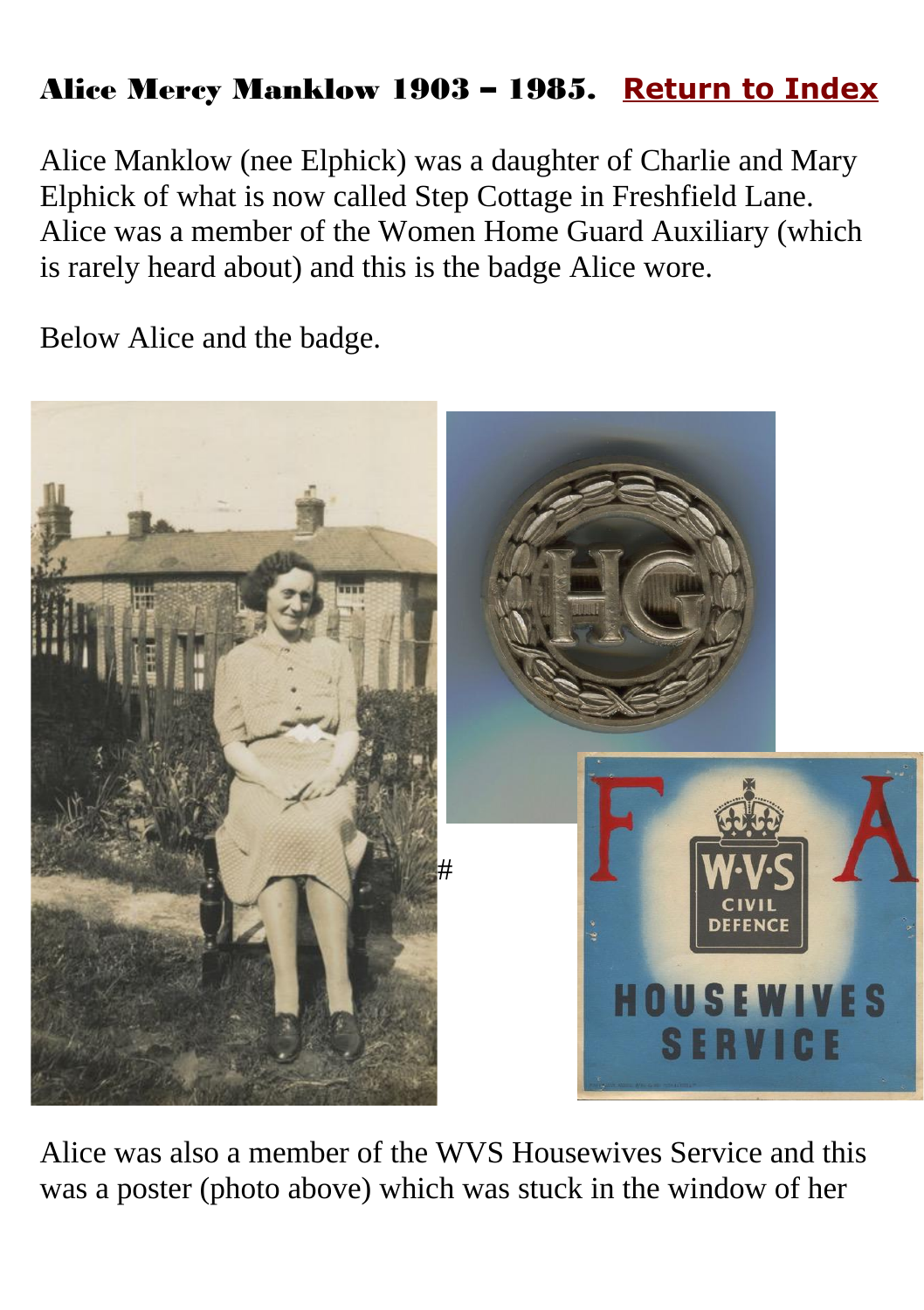home. It indicated to the soldiers from Sheffield Park that this was where they would receive a warm welcome. A historian from Sheffield Park said the poster indicated a soldier could receive a bath, and in return they left behind their soap which was in short supply, as a way of a thank you. However in this case Alice didn't have a bathroom so it was probably just to say a soldier would not be turned away. - Alice lived in Fletching during the War.

Alice also received Certificates in First Aid and Home Nursing from the Red Cross and was a member of the Uckfield Rural District Fire Fighting Party.